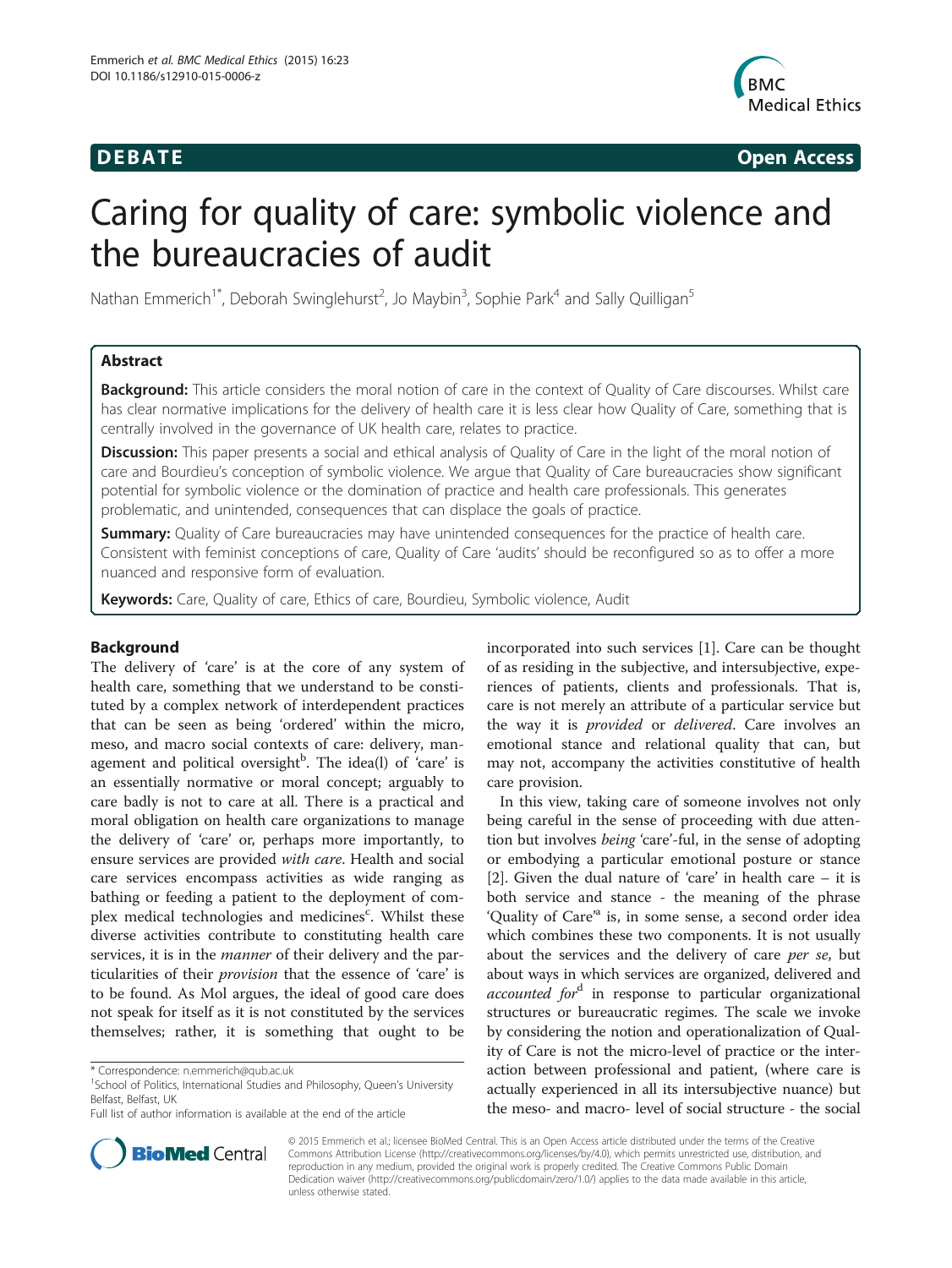organization of care and its institutionalized control. Quality of Care operates at the level of the clinic, the hospital, the NHS, the Care Quality Commission and broader socio-political arrangements. Furthermore, Quality of Care emerges from a particular orientation towards our system of health care, an orientation which collectivizes, generalizes and - to a large extent- decontextualizes care itself. Thus we suggest contemporary approaches to the care and the management of care reiterate the persistent tendency to eliminate the messy business of 'care itself' from the public sphere. The inherently (inter)subjective experiences of care and caring, the 'lifeworld' of individuals and small groups of individuals participating in the actual provision of care are relegated to the private realm whilst only objectified measures of its 'quality' are afforded 'public' - managerial or political - significance.

## Discussion: care and quality of care

It is clear that one cannot conceive of a system of health care that does not involve the delivery of care. The practical tasks such systems deliver are diverse and range from the mundane, day-to-day and routine to the unusual, 'high tech' and singular. Consider, for example, the following examples: getting people out of bed, washing them, providing food, ensuring medicines are taken at the correct time and dose, providing physiotherapy or rehabilitation services, monitoring life signs, conducting tests (urine, blood, radiographic etc.), providing vaccinations or intravenous infusions, undertaking internal examinations, conducting operations and transplanting organs. All can be considered examples of patient 'care' and we might, therefore, wonder how to define care such that it is applicable to this range of activities. We might think of 'care' as a secondary and normative quality of first order tasks or substantive practices. Whether done badly or well, getting someone up in the morning or providing a program of rehabilitation is to provide care. However when it is done well it is done with care. It is this sense of care that is of primary interest, and something that is present in Tronto's suggestion that "[c]are is both a practice and a disposition" [\[3](#page-10-0)]. In her view we should only refer to care when both are present. Thus, the nurse who washes patients in an uncaring manner does not provide care in the fullest possible sense, even though such activities can be considered as care simpliciter.

Tronto and Fisher define care as:

[A] species of activity that includes everything that we do to maintain, continue, and repair our 'world' so that we can live in it as well as possible  $[3,4]$  $[3,4]$ <sup>e</sup>.

So defined, care is a disposition to 'living well' that can be expressed in almost all activities. As such care almost

always occurs as part of other activities. Whilst some activities instantiate care alone as in, for example, a parent who comforts their child when they have grazed their knee or a spouse who reassures their partner before their first day in a new job. Even so, these caring acts can be considered as actions being done with care. This being the case there is clearly an ethical and normative dimension to care. We might connect this to the sociological fact that a profession instantiates an ethics or, better, an ethic [\[5,6](#page-10-0)]. A professional is someone who has made a moral commitment to their clients, someone who places the interests of their clients above their own. When considered alongside the concept of a professional ethics, Tronto's notion of care makes explicit the double normativity of the caring professions. As a recent (2014) World Nursing Day slogan put it: "Nursing is my skill; Caring is my profession". There is a normative dimension to the intersubjective practice of care-giving as well as in the more 'skills focused' formal ethics of the caring professions, and these dimensions may not be aligned in all cases. Health care professionals do not simply 'profess' their training or expertise; they profess to care. This should not be read in the sense that they say they care but in the sense that they pursue their profession as a means of caring. The slogan speaks to the moral motivation, both initial and ongoing, of those who join the caring professions. As Tronto puts it "caring is not so much about the activities of care, but about the emotional investment that has been made in order to care"  $[3]^{f}$  $[3]^{f}$ .

Given such a perspective we might consider the question of how these ideals – those of individual professionals, of professions as social institutions, and of the philosophical characterization of care - connect with the realities of practice and the practical delivery of care. First, we might note that they often do not. Recent failures in NHS care been extensively documented but are not necessarily a new phenomenon [\[7](#page-10-0)]. In the 1960's Menzies Lyth's seminal article 'Social systems as a defense against anxiety: An empirical study of the nursing service of a general hospital' articulated the difficulties inherent in care as an everyday occupation, and the consequences for its social organization [\[8\]](#page-10-0)<sup>g</sup>. In her work Lyth details some of the emotional challenges that arise within the practice of nursing – intimate contact with strangers, the uncertainty of recovery, the distress associated with chronic illness – and how a task-based, rather than patient centered division of labor provide for a degree of organizational defense or structural distance.

More recently Mol has analyzed what she calls the 'logic of care'  $[1]$  $[1]$ <sup>h</sup>. As an aspect of the logic of practice, care always co-exists with other - sometimes competing or incommensurable - logics [[9\]](#page-10-0). Part of Mol's purpose is to contrast the 'logic of care' with the 'logic of choice' and to examine their uneasy relationship [\[1\]](#page-10-0). However,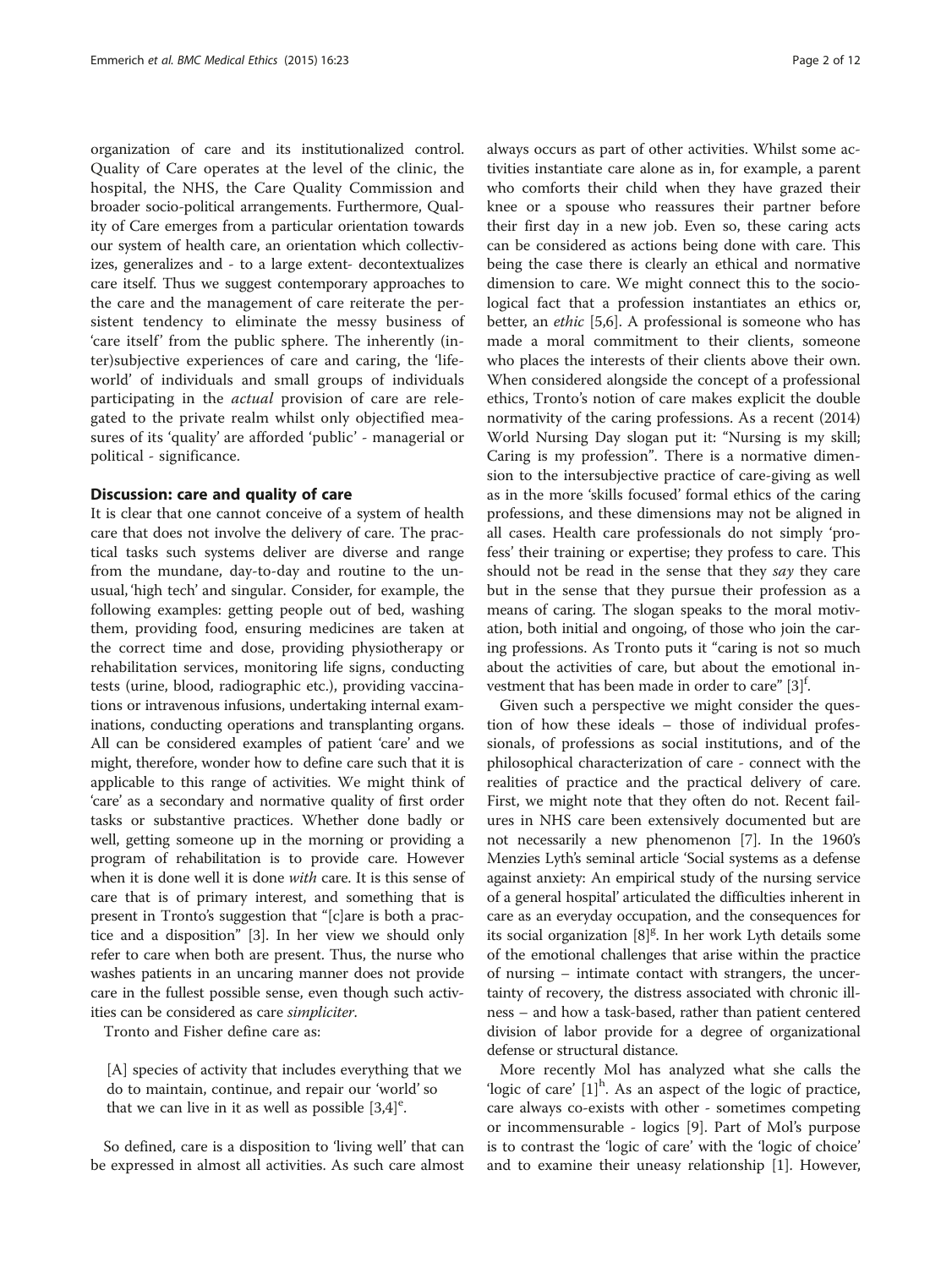she also suggests the logic of care co-exists with "neglect and errors", things that are, unfortunately, ineliminable parts of everyday life  $[1]$  $[1]$ <sup>i</sup>. Mol's analysis suggests that 'care' cannot be used to define what is 'good', 'better' or 'worse', at least, not outwith the logic of care, i.e. the actual practice(s) of health care [[1\]](#page-10-0). 'The good' is defined within such practices and what care *is*, is the situated pursuit of 'the good' according to the contextually relevant logic(s). Care is part of the situated pursuit of the good, it is part of this species of activity. Attempts to define the good (or what constitutes care in a particular instance) cannot "precede practice, but form a part of it" [[1\]](#page-10-0). Thus, "[t]he good is something to  $do$ , in practice, as care goes on" [[10\]](#page-10-0) and the practices of care "entail a specific modality of handling questions to do with the good" [[10](#page-10-0)].

This view might be taken as being in conflict with the fact that Tronto does define care. However, her suggestion is that we consider care to be "a species of activity that includes everything that we do to maintain, continue, and repair our 'world' so that we can live in it as well as pos-sible" [[3](#page-10-0)]. In this view good care or, we might say, quality care is marked by "persistent tinkering in a world full of complex ambivalence and shifting tensions" [[10](#page-10-0)]. Her definition of care suggests that what care is needs to be determined in practice and according to context. However, in recent times the notion of 'quality' and not simply 'good' care has become politically significant and embedded in the governance of modern health care. In contrast to the idea of an object's 'property' (or, to use the philosophical term, its predicates) - but like care - the notion of an object's quality is (like the notion of 'care') inherently normative. Contemporary use of the word 'quality' in the context of care assumes that we can sensibly talk about quality in the abstract. This is misguided. If a discussion of quality is to be useful it must refer to particular historically and socio-culturally situated practices. A definition of quality, independent of such context, is next to useless. Arguably, then, a concern for the 'Quality of Care' can be taken to be a concern for a level of excellence in health and social care. Concern for the standard(s) of practice has been translated into concern for not just the assessment, audit and evaluation of those standards, but a particular form or approach to 'quality assurance'. In practice any attempt to conduct 'quality assurance' assessments will be embedded in specific managerial and bureaucratic processes<sup>j</sup>. Such processes are the primary mode through which health care is evaluated and governed, rendering them subject to public and *political* scrutiny. As a consequence these processes have reflexive implications for the social organization of practice, a point we discuss further below. They also require some kind of 'operational' definition: whilst the notion of care resists definition, Quality of Care cannot.

What we might take Quality of Care to mean is open to contestation and debate. It resists simple a priori definition and is always in need of contextual operationalization. Insofar as particular contexts are comparable, or have common (social or structural) features, such as those contexts within which various health care practices are to be found, Quality of Care has been afforded a certain degree of characterization. Goldenberg considers attempts to provide such characterization a 'catalogue approach', the main virtue of which is that it "helpfully provides at least some guidance for policy and allocation purposes" [[11](#page-11-0)]. However, she argues that the various traits and characteristics that are catalogued for the purposes of defining Quality of Care are not accompanied by a detailed justification. Instead they are understood to be aligned with the prevailing "norms and values currently guiding (ideal) health care practice" [[11\]](#page-11-0).

Goldenberg's broader argument is that this 'catalogue' approach means that Quality of Care is 'persuasively', and therefore *politically*, defined. Such definitions are predicated on the surrounding discourses through which they derive constitutive meaning, the discourses of public management, bureaucracy, and governance being particularly influential. In providing a 'headline' definition of Quality of Care these discourses must also provide for a level of flexibility in order that the existing variety of services can be evaluated. As such, any definition of Quality of Care is useful not because of the detail it provides but because that detail reflects the emotive, evaluative or rhetorical content of the term. If a definition is to be useful it will leave the rhetorical or political aspects of the term intact [[11](#page-11-0)]. However, whilst any attempt to define 'Quality of Care' will contain ambiguous elements and whilst it will always remain possible to object to particular, 'catalogued', details, it is nevertheless the case that general claims about the importance of 'quality care' will remain difficult to resist. Consequently the management and governance of health care will continue to need and rely on 'Quality of Care' discourses. The *idea* of Quality of Care has a *political* function, one that can be used to engender the formation of social movement(s) and promote change. However the idea also aligns with the socio-political context of contemporary governance, the management of public services and with the specific 'organizational format' of its associated bureaucracy<sup>k</sup>.

In the context of health care, ideas about Quality of Care can be placed in the service of a variety of ends, not all of them compatible with each other. For example, we might think Quality of Care governance acts to improve care itself or acts as a device that mitigates political accountability by institutionalizing a bureaucratized form of managerial accountability. In so doing ministers are afforded a degree of protection since although they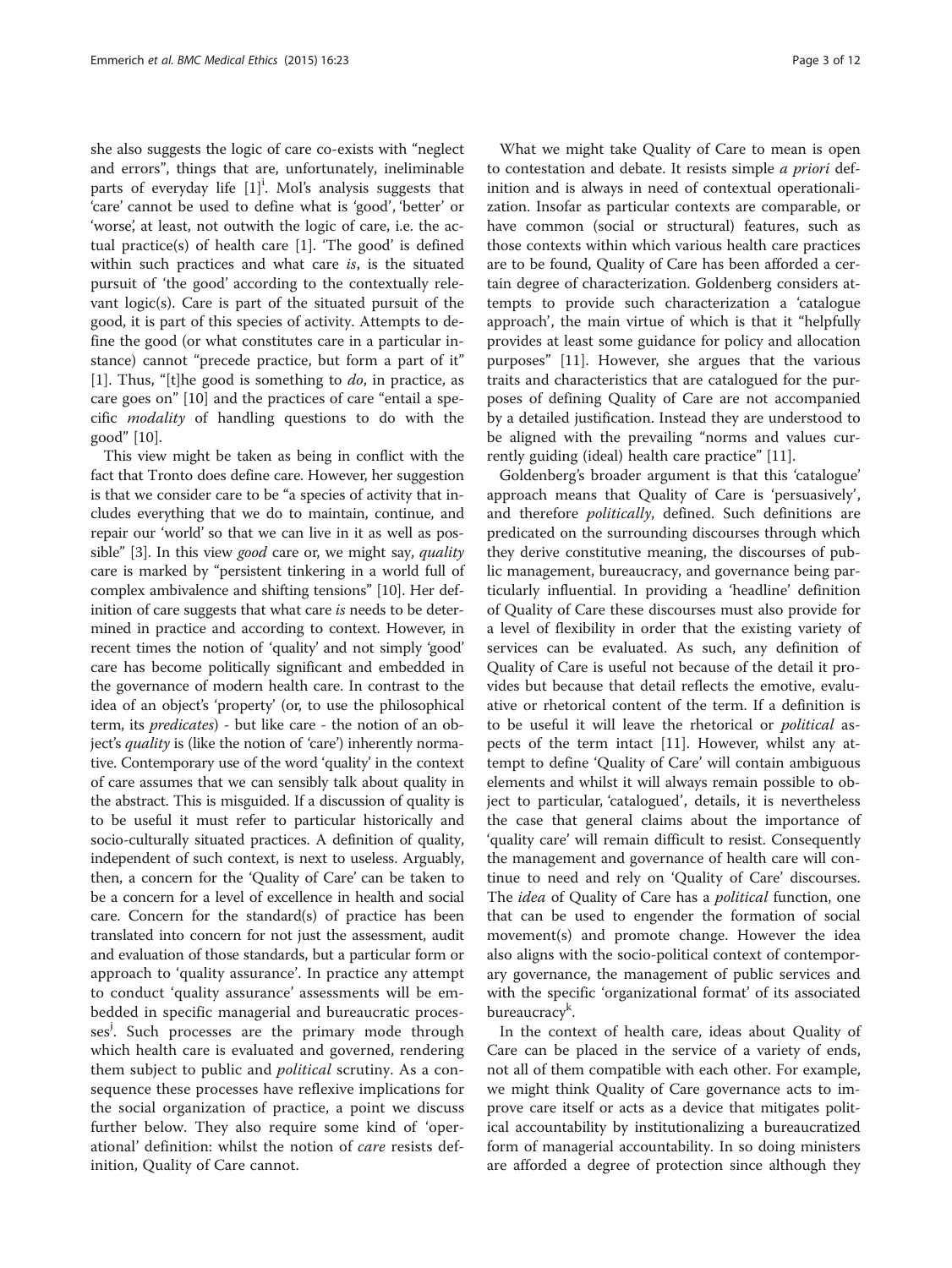remain answerable they are no longer directly accountable [\[12](#page-11-0)]. If we think political accountability is important then, as Nelson remarks, "obscurities concerning the notion of 'quality of care' are not matters about which we can afford to be insouciant" [\[13\]](#page-11-0). We might then conclude that the obscurities we should be concerned with are not simply internal but also relate to the broader political role of the notion and its institutionalization. A definition offered by Goldenberg is useful precisely because it highlights the potential for internal and external conflicts, the variation in situated understanding, and the perspectival contestations inherent in the meaning of Quality of Care. She says that:

Quality of care refers to the attributes of a health care service that are taken by the relevant stakeholders to be important enough to be measured and promoted within an organization [\[11](#page-11-0)].

With deliberate irony, Goldenberg goes on to suggest that this is "the kind of definition that should not be entertained in the health quality assurance literature" because: it offers "no logical room for dissent"; it avoids "all potential points of disagreement by taking no position on whether the term refers to process or outcome, property or evaluation"; it does not imply any "potentially controversial position on the content or context of quality care"; and the vacuity of this "descriptive meaning [means that a wide variety of meanings or interpretations] can be carefully attached to the term by savvy policy makers" [\[11](#page-11-0)]. Whilst we agree with Goldenberg that the flexibility of this definition is deeply problematic in practical or political terms it is nevertheless particularly useful for the purposes of critical analysis of Quality of Care discourses and the practices that are meant to ensure it. The analytic utility of this definition lies in its potential to highlight the fact that the ability to what is important enough to be measured and promoted within particular contexts is *politically determined*; it is a function of power. In more Bourdieuan terms it is a function of ones position in the field – and therefore the dispositions and capitals that correlate with this position – all of which provides those in such positions with the ability to impose their perspective via encoding it in the evaluative procedures of 'quality assurance'. A corollary of this is that Goldenberg's definition also highlights who or what is subordinated to these measures and therefore, the perspectives that are neglected. From a socio-analytic perspective the flexibility and contextual utility suggested by Goldenberg's definition is not a flaw: it reflects the reality of Quality of Care discourse.

Rather than taking this to undermine Quality of Care and the bureaucratic processes that seek to assure it, we might accept it as an unavoidable consequence of the

modern management and governance of health care. Thus rather than question 'Quality of Care' per se we might offer more specific critiques that focus on its use, and the effects of its use, within particular contexts. Goldenberg's discussion makes clear that we should not conflate the delivery of care with processes or procedures to ensure its quality and that both can be distinguished from the theorization of care offered by feminist ethics, something that should not be mistaken for a singular or fully unified project [[14](#page-11-0)]. Furthermore, whilst the social organization of health care can, and sometimes does, militate against the caring dispositions of professionals [[8\]](#page-10-0), it would be facile to suggest that any and all bureaucratic procedures or managerial processes should be abandoned because of this; a lack of proper managerial oversight will also lead to failures in care. Even when a professionally endorsed procedure becomes the target of criticism, such as in the case of recent controversy about the Liverpool Care Pathway (LPC), there is no argument that a commonality of approach is, in itself, undesirable [\[15](#page-11-0)].

What is required is a more sophisticated understanding of the relationship between the front-line practices of care and the way(s) in which they are managed. We must consider the material and social impact of particular rules, guidelines or management structures that act to condition and recondition professional practices. This consideration should go beyond explicitly stated aims and objectives to encompass the broader consequences or practical effects of the policy. Like any form of surveillance the collection of data in the context of 'New Public Management' (cf. [\[16\]](#page-11-0)) is subject to Merton's 'law of unintended consequences' [\[17\]](#page-11-0). It is particularly important to consider the collection of 'Quality of Care' data and the relationship between this activity and the actual delivery of care. The assumption underpinning such data collection is that it can proceed in such a way as to leave the practice it intends to evaluate untouched. However, consider reported attempts to 'massage' or otherwise manipulate records concerning treatment times at NHS Accident and Emergency Departments [[18,19\]](#page-11-0). Recording the time it takes for patients to receive attention does not leave practice untouched when front-line staff have been made aware, that: 1) particular waiting times are acceptable and others are not; and 2) waiting times will be determined in a particular way. From an 'audit culture' perspective the collection of data about a particular practice has tangible and immediate effects [\[20\]](#page-11-0); it is fallacious and potentially harmful to dichotomize frontline practice and the managerial structures that command, control and facilitate it. Rather, we should reflect critically on the nature of the picture being constructed by such data and, in so doing, attempt to develop an account of the relationship between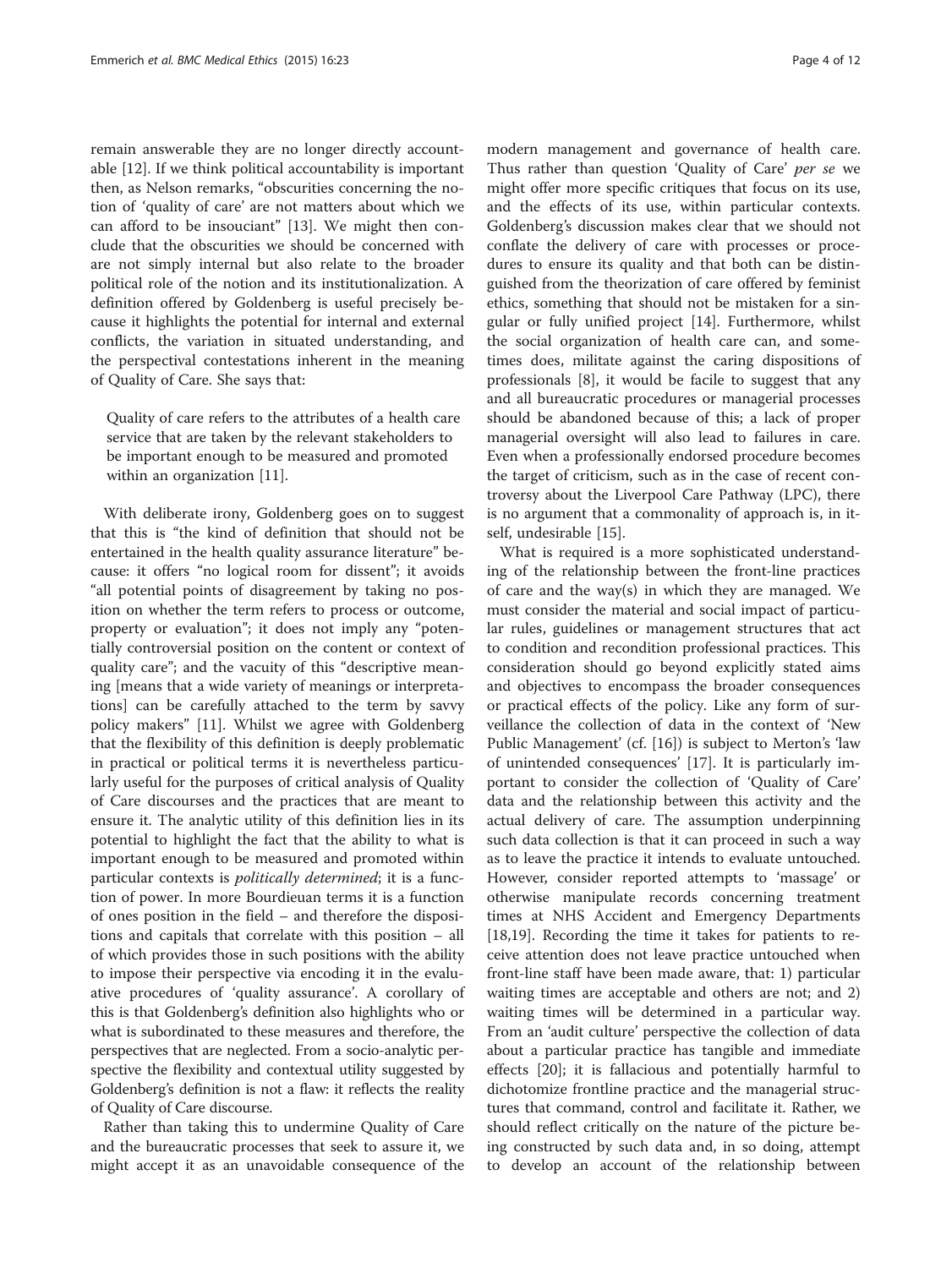practice and the management of practice, or between care and Quality of Care, that will facilitate a more fruitful - mutually engaging and enlightening – dialogue, one that engages in the holistic promotion of the caring endeavor.

To conclude this section, whilst the moral or normative sense of care resists easy definition, and this resistance has consequences for our assessment of health care, the need to define 'Quality of Care' is unavoidable; it is required if we are to properly govern and organize our health care services. Given this state of affairs we should remain alive to the potential for misalignment and conflict between, on the one hand, professional practices and delivery of care and, on the other, the management of those activities at both the meso and macro levels.

### The unintended consequences of bureaucracy

In his classic article, 'The Tyranny of Light', Tsoukas [[21](#page-11-0)] argues that the pursuit of information can undermine, rather than enhance, our knowledge of a particular practice. The supposed objectivity of administrative and bureaucratic records, the instruments of governance, has brought about the dissolution of perspective and allowed an increase in 'data' to be mistaken for an increase in insight and understanding. Tsoukas identifies two problematic assumptions: first, that information increases the transparency with which we understand some object; second, that such information can be used to control or (re)engineer that object. Against these assumptions he argues that the logic of governance dictates: "that which is measurable, standardizable, auditable is measured… [such measurements come]… to stand for, to represent, the phenomenon at hand" [[21](#page-11-0)]. The implication is that what is not measurable, standardizable, auditable is not measured and so cannot be taken as standing for, as representing, the phenomenon at hand. This is not simply a facet of the 'objective' and 'subjective' aspects of the target domain; it is certainly possible (although may not necessarily be desirable) to subject the latter to forms of standardized assessment (cf. [[22,23\]](#page-11-0)). Rather it is about the nature of bureaucratic representations and the degree to which they can be considered as 'standing for' the object, or phenomenon represented. Tsoukas offers a particularly apposite example:

[T]he quality of teaching (an inherently ambiguous notion) tends to be formally ascertained by the quality of the procedures that are thought to lead to good teaching. Procedural ideals of performance represent (and thus reconstruct) our understanding of quality. Notice, however that, as mentioned earlier, 'quality in teaching' is nowhere to be seen in the information gathered - it rather needs to be inferred from it [\[21](#page-11-0)].

Accounts of 'Quality of Care' and the administrative procedures - which is to say bureaucracies - constituted to assess it are similarly and inherently ambiguous. Quality of Care is formally ascertained by the quality of the procedures that are thought to lead to or reflect the delivery of good care as it is inferred from the information gathered by and about these procedures<sup>1</sup>. The information is generated by managerial, administrative and bureaucratic procedures. These procedures shed light on (but do not simply reflect) specific aspects of practice: those that can be codified and therefore recorded. Other aspects are not only left in the shadows but are actively pushed into the shadows as a result of the light being  $cast<sup>m</sup>$ . This can be most clearly seen if we consider the reflexive consequences of audit as a mode of management, evaluation and assurance or control [[20](#page-11-0)]. Once something – or somethings – become an indicator of performance then those whose performance is being assessed often come to focus on the indicator(s) altering the way in which they accomplish the practice as a whole. For example, it has been suggested that education has become overly focused on 'teaching to the test'. In health care we have attempts to manipulate, or otherwise circumnavigate, the collection of information used to assess the Quality of Care<sup>n</sup>. More subtly, procedures put in place to support the collection of data relevant to the Quality and Outcomes Framework in general practice, such as structured electronic templates for chronic disease management, have been shown to profoundly influence and shape the conduct and meaning of chronic disease reviews [\[24\]](#page-11-0). The fact the practices of governance have reflexive consequences for the practices being governed demonstrates the second of Tsoukas' points. If social practices are affected by attempts to audit them then the picture generated is not only a poor representation of practice (at the very least the data is often out of date) but the assumed primary virtue of this information, its decontextualized nature, is undermined. If the reflexivity of the social world means that it reacts to our attempts to represent it then our ability to govern on the basis of 'objective' information is questionable. Bureaucratic records, the levers of governance, do not produce, or 'archive', collections of disinterested facts, or archives of neutral measurements. On the contrary, they are the inscriptions of a studied, and practiced, disinterest.

This suggestion opens the door to a number of wellrehearsed critiques of bureaucratic managerialism. In the hands of some this has led to calls to bring the rule of 'the bureaux" to an end and predictions of a 'postbureaucratic' era [\[25](#page-11-0)]. However, like du Gay [[25\]](#page-11-0), we do not consider 'bureaucracy' to be a singular phenomena but a "diversely formatted organizational device" (2005:1, 3). It, and paperwork more generally [[26](#page-11-0)], can be considered an ineliminable technique in the conduct and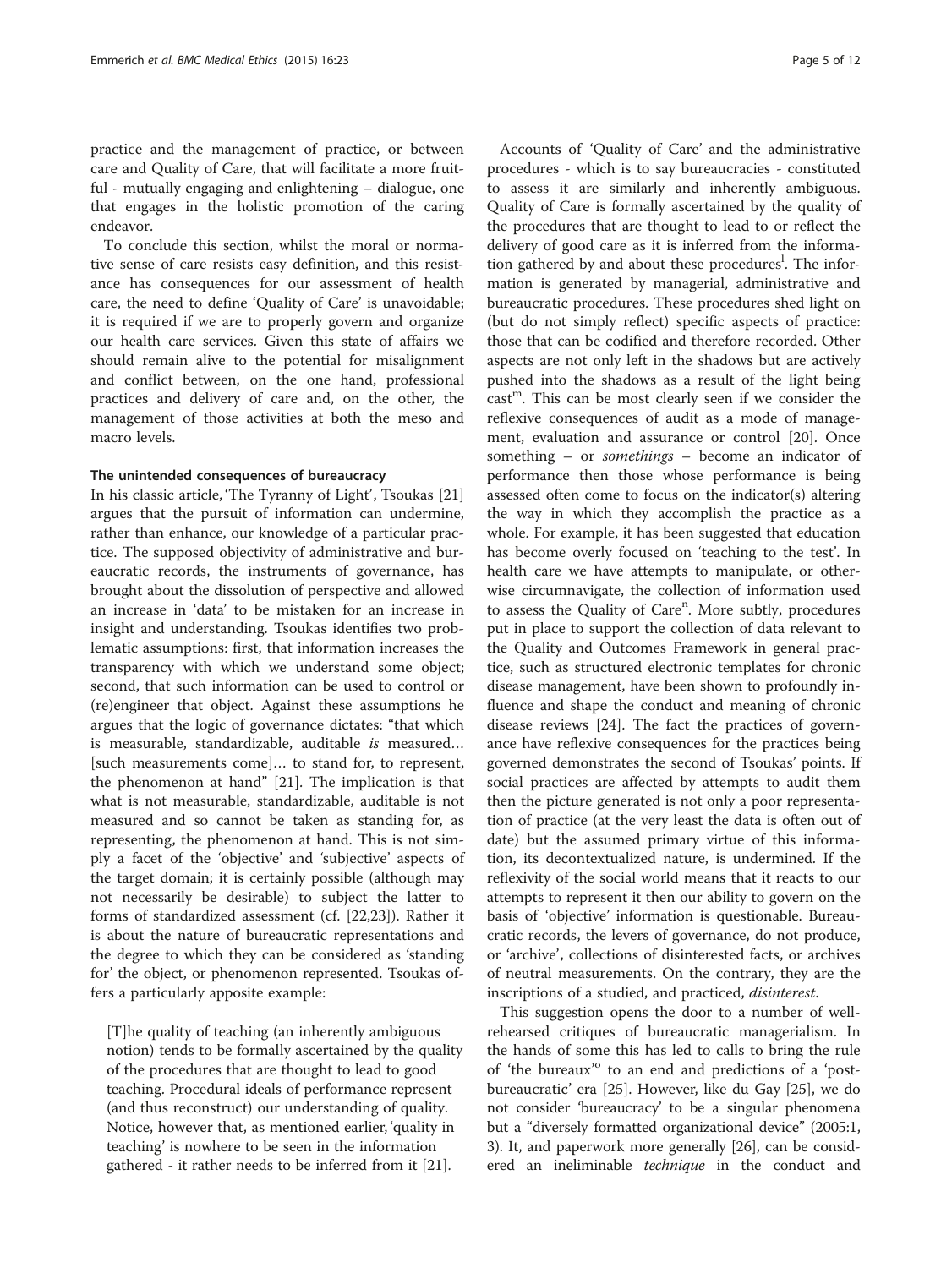organization of contemporary social life, particularly the social life of institutions. It is a technology and one that structures the social world(s) we inhabit. The idea of a bureaucracy cannot be considered good or bad in itself, and therefore we should, in each case, consider the inherently normative character of its socially structuring function and the potential moral implications - both intended and unintended - of that structure. As such the idea of a 'bureaucracy' cannot be subject to any simply moral evaluation, tempting as it is. Instead we might consider particular instantiations to be morally problematic, particularly those that can be described as overly bureaucratic. A bureaucratic bureaucracy embodies "an instrumental rationality through which technical questions become split from ethical and aesthetic ones" [[27\]](#page-11-0).

As Kafka suggests "[w]e tend to condemn bureaucracy and bureaucrats when better explanations elude us" [\[26](#page-11-0)]. At the very least we ought to look for better or, perhaps, fuller explanations before denunciating such an easy target. We should consider the way Quality of Care bureaucracies are constituted and, subsequently, practiced or 'put into practice' . Which is to say that we should consider the way Quality of Care procedures are implemented, how the data produced is evaluated, and how these evaluations are subsequently *utilized*. Furthermore, we should be prepared to do so in an ongoing manner. One might start with the idea that health care practices and the care they deliver are subject to a set of managerial process that are overly reliant on a form of bureaucratic rationality. Such rationality deploys a set of techniques for the 'disinterested' (see below for further discussion of this term) objectification of practice. Insofar as the social organization of health care is a prerequisite for the delivery and promotion of good care and the identification of substandard care such objectification has a good deal to offer. However, bureaucratically rational frameworks can also structure practice in such a way that the provision of excellent care is discouraged. The objectification of practice is reductive as the focus is not on 'care' - the intersubjective interplay between those who care and those who are cared for – per se but on measure of Care Quality. Certainly the reduction is, to a degree, a necessary and unavoidable consequence of bureaucratic objectification. Nevertheless the objectification of care has, at minimum, the potential to structurally disincentivize the delivery of health care with *care*. Using the Bourdieu's notion of symbolic violence the next section explores this possibly further.

#### Bureaucracy and the potential for symbolic violence

Given it is a socio-historically variable phenomena or, as du Gay has it "a many-sided, evolving, diversified organizational device" [[25\]](#page-11-0), no singular conception of bureaucracy can be entirely adequate. If we are to extend

our analysis of the disjunction between care and Quality of Care, some greater specification is needed. Furthermore given that this organizational device is variable, ineliminable and cannot be subject to a blanket moral disapproval then we can only seek to subject it to socioanalysis and critique<sup>p</sup>. Using the critical potential offered by Bourdieu's notion of symbolic violence this section offers a characterization of the particular bureaucracy involved in the organization, management and governance of UK health care [\[28](#page-11-0)].

As Clarke [\[29](#page-11-0)] points out the political landscape of the UK is such that the associated bureaucracies of its government have been fundamentally (re)configured by the ideology of 'New Public Management.' A consequence has been the development of evaluative processes and bodies, including the Care Quality Commission, which attempts to ensure or assure (through a process of evaluation) high quality care. These evaluative institutions are a significant development in modern government's audit culture and central to the UK's current 'arms-length' approach to the delivery and management of public services [[29](#page-11-0)]. This approach to accountability in the public service sector suggests that bodies - such as the CQC - are something more than evaluators of the Quality of Care; they are regulators. Given this role we should acknowledge that the process of evaluation - and not simply its results - are effective in shaping practice. As institutions are required to actively produce the data required by regulators, managers and practitioners become aware of the data's symbolic meaning. Furthermore, the CQC is granted the authority to audit and evaluate the delivery of care and, in so doing, to 'operationalize' and apply the (politically) working definition of 'Quality of Care'.

The exercise of authority involves the exercise of what Bourdieu calls symbolic power and, therefore, an inherent asymmetry. However, we should not assume that the existence of such asymmetry is necessarily problematic; the existence of symbolic power and its variable distribution is a fact of social life. Indeed, in this context, it is important to recognize that "the structural and symbolic power wielded by doctors is legitimate, socially conferred and indispensible for help and healing to occur" [[30](#page-11-0)] and we might think similarly for the management and governance of health care. Furthermore, once we have recognized the operations of symbolic power then we might concern ourselves with the way it is being exercised and reflect on whether or not its use can be characterized as involving 'violence' or domination. Given its connection to language and knowledge [[31\]](#page-11-0) we cannot escape it and we should, pace Foucault's conception of power more generally, see it as a productive phenomena. Nevertheless, as a form of power, there is the potential for repression as well as production and we should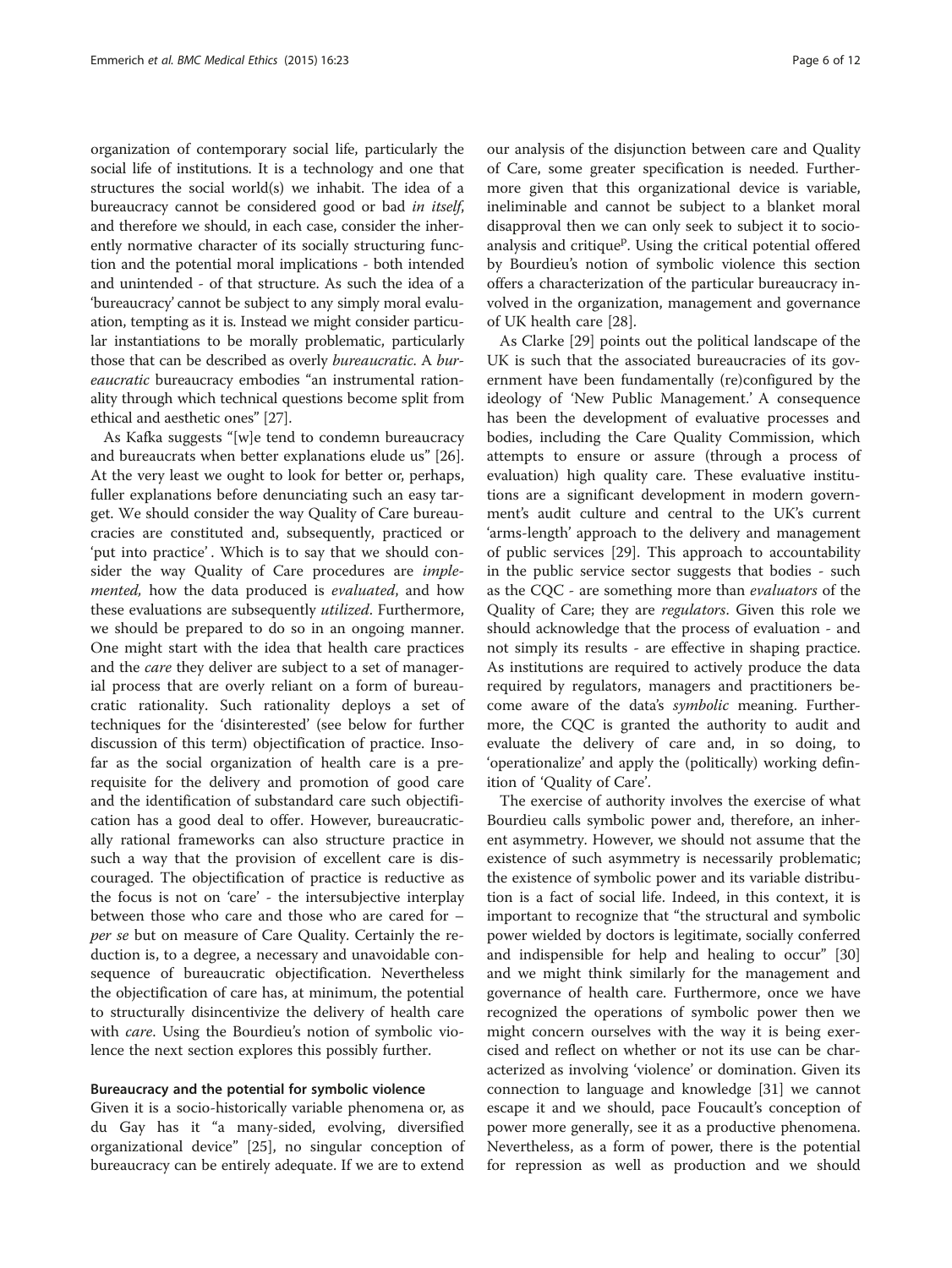therefore attend to the possibility of what Bourdieu calls 'symbolic violence'<sup>q</sup>.

The notion of symbolic violence might seem unduly provocative. However we are not suggesting that Quality of Care bureaucracies are, in fact, symbolically violent. Rather we are suggesting that, whether physical or symbolic, the exercise of power always has the potential for violence – it is always possible for our activities to involve the domination of others. Our view diverges from the Bourdieuan orthodoxy, which would appear to suggest that symbolic violence, and not just symbolic power, can be both legitimate and illegitimate. For example, Bourdieu appears to consider pedagogy as always involving symbolic violence [\[32\]](#page-11-0). However given that pedagogy is unavoidable, particularly insofar as tacit pedagogy is implicated in human social development (socialization), then it would seem violence is unavoidable. Such a position means that we must discern 'good' and 'bad' forms of violence. Instead we think that we should distinguish between good and bad forms of symbolic power and consider the latter to be symbolic violence. Thus we prefer to consider education as involving the exercise of symbolic power. As such it is not necessarily violent but may dominate rather than emancipate. Similarly Quality of Care bureaucracies necessarily involve the exercise of symbolic power. The challenge is to ensure we consider the way this power can be legitimately exercised, in the interest of whatever 'good' is at hand (in this case the good of care), and to remain alive to the possibility that it might become 'violent', illegitimate, and act against the good at hand (which, in this case, would involve the structural domination of health care professionals and the practice of care).

Expanding on Goldenberg's view of the importance of 'relevant stakeholders' [\[11](#page-11-0)] we can see Quality of Care discourses are not only constructed by distinguishing between who is, and is not, considered a relevant stakeholder and, subsequently, by differentiating between those who are least relevant and those who are most relevant. The consequences of such distinctions will fundamentally alter the Quality of Care discourse and those with the symbolic capital to make, and enforce, such distinctions will dominate the Quality of Care discourse. In this way a particular point of view will be encoded within the symbolic processes and used to evaluate the actual practices of health and social care. Furthermore, in order to enquire into the Quality of Care in specific instances it is inevitable that a bureaucracy procedure will be used and will, therefore, impose a pre-existing and pre-constructed perspective on the practices being evaluated. Through the collection of 'objective' (or 'objectified') data in accordance with a particular symbolic structure an administrative, or symbolic, representation of the practice will be produced.

Thus, what we know about the Quality of Care, both 'in theory' and 'in practice' can be seen as part of a struggle over 'methodology' . A Quality of Care methodology is not simply neutral and objective but *productive* and world-making;<sup>r</sup> it brings something new into existence, namely a declaration regarding the *quality* of the care being delivered. Given that this evaluation (both its results and its implementation) is designed to have a regulatory function then it should be considered a significant locus of symbolic power. Audits are contemporary technologies of evaluation and should be considered part and parcel of the field(s) they render accountable. This is precisely because as forms of bureaucracy, as organizational devices, institutionalized audits act in such as way as to engender 'audit-ability'. Whether or not it is considered 'successful' the attempt to exert control runs counter to the narrative of an audit or evaluation as objective, as leaving that which is audited or evaluated untouched. The institutionalization of an audit culture entails a (re)configuration of the field such that it can be audited and is therefore "easier to regulate in the name of quality" [[33,34](#page-11-0)]. The difficulty posed is similar to that raised by Law in his analysis of social science research methods:

"The argument is no longer that methods *discover* and depict realities. Instead, it is that they participate in the enactment of those realities. It is also that method is not just a more or less complicated set of procedures or rules, but rather a bundled hinterland"  $[35]$  $[35]$ <sup>s</sup>.

The CQC is part of a 'bundled hinterland' and its distance is, in part, created by the methodologies of audit, something that requires what Herzfeld calls 'bureaucratic indifference' [[34,36](#page-11-0)] and Bourdieu would call (bureaucratic) *disinterest*  $[37]^{t}$  $[37]^{t}$  $[37]^{t}$ . However, in creating a space within which symbolic power can be exercised bureaucracy becomes distanced from practice. This creates the potential for bureaucracies to not only "slip from the model of reality to the reality of model" [\[38](#page-11-0)] but for structurally embedded procedural imperatives to become privileged over the ends of practice [[39\]](#page-11-0). It is at this point that the potential for symbolic power to become problematic emerges. The distance that the practice of disinterest creates generates the conditions within which bureaucratic exercises can become symbolically violent and therefore come to place structural constraints on the caring practices they are supposed to promote.

This view accords with Strathern's suggestion that "current practices of audit and surveillance are far from 'indifferent'; on the contrary they present the face of obsessive concern (care/interference)" [\[34\]](#page-11-0). The terminology of 'obsessive concern' and 'interference' is suggestive of intrusion, violence and domination and, furthermore, the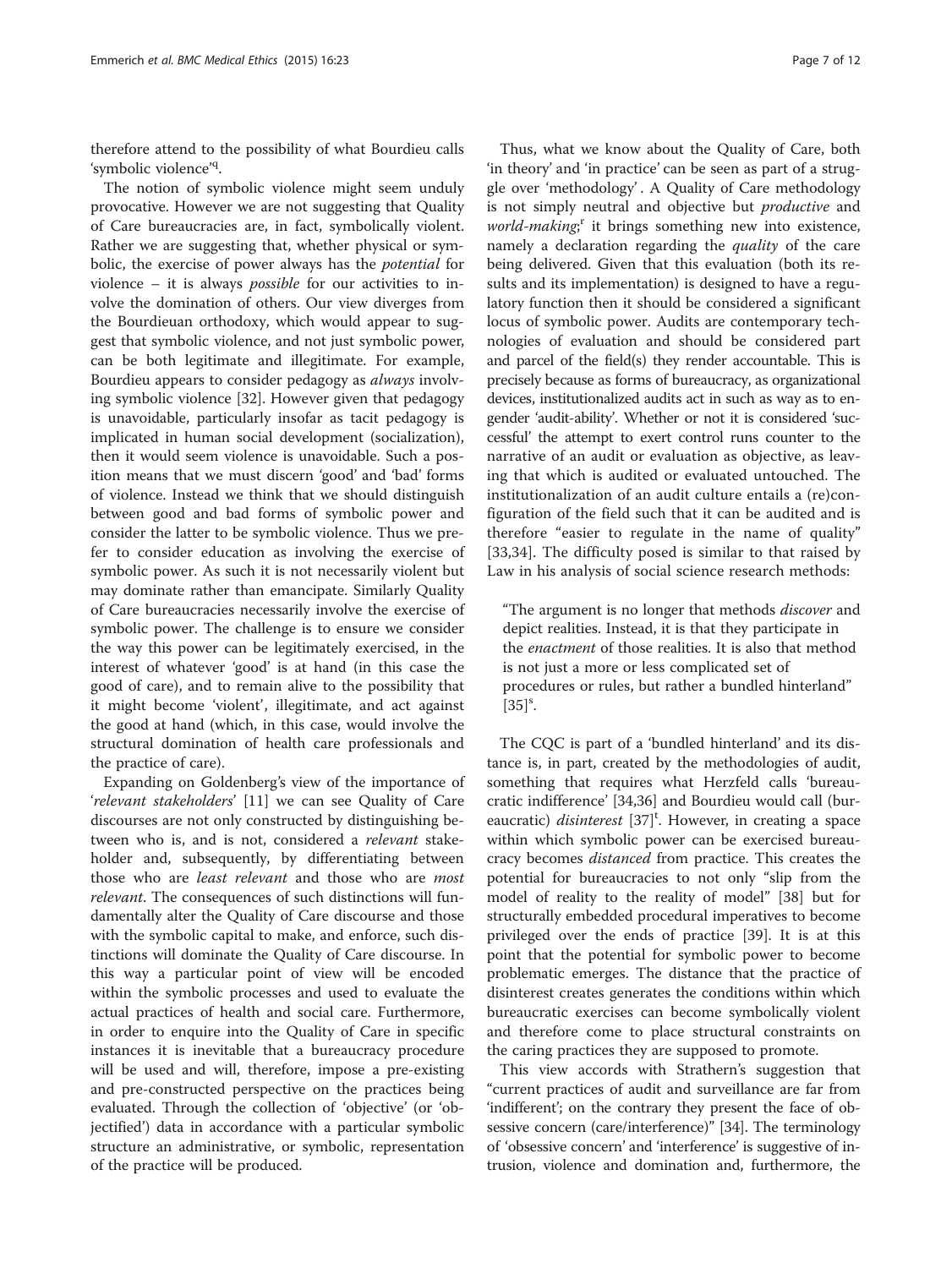ability of audit to exert its influence is predicated on its methodology, its 'objectivity', something that is not produced through indifference simpliciter but through a studied and practiced indifference, or Bourdieu's notion of disinterest. The posture of disinterest expresses a particular kind of interest, one that values objectivity, which is to say a form of *symbolic neutrality* and is, therefore, a function of an underlying symbolic capital and power. It is through the adoption of a disinterested stance that *audits* (auditors and those who promote the audit as a style of evaluation, management and *quality* control/ assurance) purport to care. This is assumed to be necessary because such disinterest produces an 'objective' or, more accurately, 'objectified' picture of health care. This is held to be the first step in a process of 'continuous improvement' or 'total quality management'. Bodies like the CQC are invested with the political authority to name, categorize, pronounce judgment and determine social reality - the 'facts' of the matter - precisely because they appear to express a disinterested form of interest, they appear to be objective [\[32](#page-11-0)]<sup>u</sup>. However, symbolic domination is not merely a function of these pronouncements but of the way those judged anticipate and respond to these pronouncements and the way in which they are produced. Bourdieu and Boltanski suggest that:

"Symbolic domination really begins when the misrecognition (meconnaissance) implied by recognition (reconnaissance) leads those who are dominated to apply the dominant criteria of evaluation to their own practices" .

([[40\]](#page-11-0), cited in [[41\]](#page-11-0) authors translation).

In the case of Quality of Care audits or evaluations one should not simply blame those who are dominated for their own domination. However, they are 'complicit' in the way that the supposed measures of Quality have become reiterated – recognized and misrecognized - as targets<sup>v</sup>. This slippage is, in part, a function of the law of unintended consequences, but one that has come to be embedded in the logic of New Public Management; what was once a systemic problem, and an organization vice, has been turned into a managerial strategy, and an organizational virtue<sup>w</sup>. Quality of Care evaluations have come to have priority in the actual delivery of care and therefore methodological indicators - measures – of care quality come to be seen as targets – substantive facts about care quality. The actual practice(s) of health care have become subordinated to 'Quality of Care' and, rather than being responsive to patients, professionals are increasingly required to respond to the imperatives of the evaluative bureaucracy invested with the symbolic power to pass judgment. The violent exercise of symbolic power is essential to the development and maintenance of

this dynamic; it is a consequence of allowing a form of bureaucracy to become a management style, the function of which is predicated on having the symbolic capital required to monopolize, which is to say *dominate*, the process. This all but guarantees that the exercise of symbolic power will entail symbolic violence and that frontline practices are subject to the symbolic domination by the organizational mode meant to facilitate it.

# Summary: caring about quality of care

At the outset of this paper we distinguished between the moral concept 'care' and the professional practice of health care. We suggested that the latter can be done with more or less of the former and that excellent health care is associated with more, and not less, moral care. Concern for the Quality of Care is concern that health care is done with care; it is a moral concern. However, any attempt to evaluate the Quality of Care in particular cases or institutions can only gesture towards an evaluation of 'care' as a moral ideal. The practicalities of bureaucracy, audit, evaluation and 'quality assurance' methodology mean that whilst we can construct symbolic representations of the Quality of Care predicated on the practical delivery of health care, care itself remains a frontline task that can only be guaranteed by those who actually deliver it, their ethics and professionalism. The Quality of Care discourse finds its main usefulness in the management and organization of health and social care. As such it can contribute towards the provision of care but cannot guarantee care as a moral phenomenon. Furthermore, the law of unintended consequences means that institutionalized auditing processes of such bureaucracies may actively militate against care as a moral practice. Paradoxically the institutionalized goals or targets created by bureaucratic processes of 'assurance' have a not insignificant potential to displace the goals they are seeking to assure. As a symbolic practice Quality of Care evaluations have the potential either to dominate or emancipate the *actual* practice of care. Arguably Quality of Care evaluations appear to be subjecting contemporary health care practices and practitioners to a greater level of domination than emancipation. This is, at least in part, a function of measures becoming targets, something that has unintended consequences, not least of which is the production of perverse incentives. The symbolic and structural domination of health care professionals is such that they may become overly responsive to concerns and targets rooted in Quality of Care discourses and frameworks at the expense of being responsive to the needs of patients for care.

If this is the case then it is imperative that we collectively consider how 'our' political expectations promote symbolically violent forms of bureaucracy and audit. Furthermore we should engage with the unintended consequences of bureaucracy and the potential for symbolic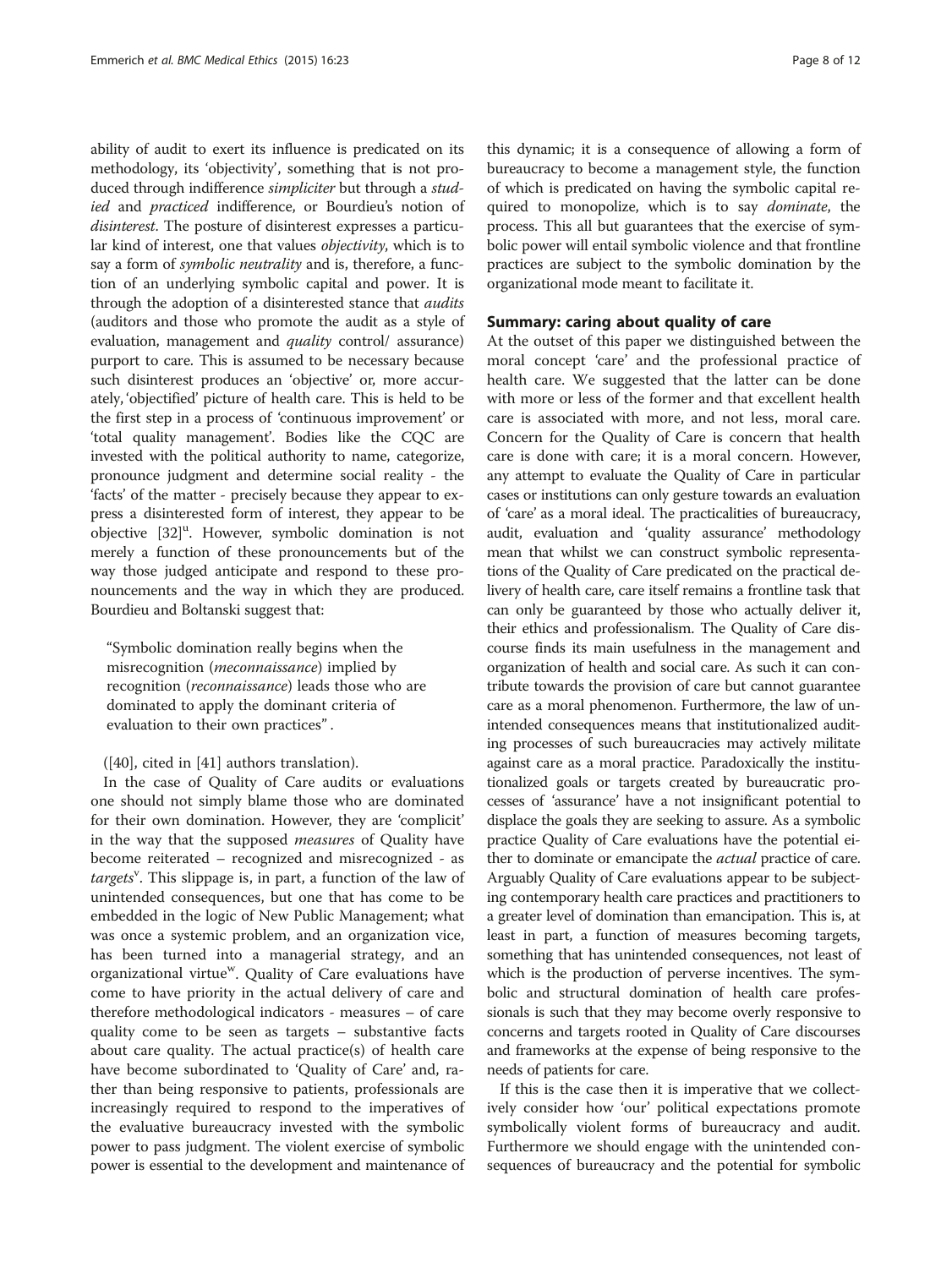violence. Whilst a comprehensive response is beyond the scope of this essay we can offer some suggestions predicated on the notion of care as a moral, or ethico-political, concept. In the first instance we suggest that it is necessary to rethink our understanding of Quality of Care as an auditable phenomena. If we regard care as involving emotional investment, or an activity that involves the repair of our 'world' such that we can live well [\[3](#page-10-0)] then it is not something that can be subject to a comprehensive audit. It cannot be considered fully accountable to any organizational device or bureaucracy, and any attempt to render it fully accountable will founder. If we want care of a certain quality there is a point at which we have to trust the professionals who would care for us. This does not mean simply letting professionals (or professions) 'off the hook' but explicitly revisiting the notion of the profession as vocation, with which comes a set of rights, privileges, duties and obligations. This might point to a need for bureaucratic reorganization and reorientation. If we were to reimagine Quality of Care evaluations then we might think if them as caring for rather than simply caring *about* the delivery of good care, and this would necessarily include a need to care for the professionals charged with delivering care. Such a re-orientation would bring the actions, judgments, orientations and dispositions of practitioners in particular caring contexts to the foreground. This would mean abandoning the objectivity of 'studied disinterest', something that allows the CQC to care about practice from a distance. It would mean recognizing the complexity, ambivalence and shifting tensions [[10\]](#page-10-0) of social reality and the inadequacies, or limitations, of any methodological evaluation, particularly prescriptive methodological evaluation of the sort required for the enactment of a reality that allows measurements to be transmuted into targets. We need to 'unbundle' the hinterland of the CQC and open it up to the kind of persistent tinkering that, for Mol and her co-authors [[10\]](#page-10-0), signifies the specific modality of care, and the *care-ful* pursuit of the good. Such tinkering presents a challenge to the procedural objectification of practice inherent in audit and bureaucratic rationality, demanding that they exhibit an 'attuned attentiveness' and adopt an 'adaptive' posture [\[10](#page-10-0)]. Such a stance would not only militate against mistaking Quality of Care models for the reality of care itself, but act against the potential for procedural imperatives to become privileged over the ends of health care. Rather than 'adapting' practice to bureaucratic structures, as in the case of patients waiting in ambulances outside of casualty, we should become attuned to the limitations of procedurally generated data and attend to the way in which this data is used. In this way the assurance of care quality becomes a form of ongoing experimentation and, ideally, one that encompasses the ability to

reflexively respond to changes in practice, some of which will be produced through Quality of Care activities themselves.

The idea of 'persistent tinkering' connects with Tronto's suggestion for 'creating caring institutions' [\[42\]](#page-11-0). It also furthers her perspective that the moral concept of 'care' presents a challenge to the traditional boundary between morality and politics [[3](#page-10-0)]. It suggests that the CQC should itself become a caring institution, one that cares for Quality of Care and those who deliver it. As such it should not simply implement political defined programs of audit but address the implications and consequences of such evaluations. One way of doing this would be to more actively involve health care professionals in their own evaluations and in the constitution of the evaluative process as a whole. It might also suggest that we abandon, or at least relax, the methodological rigidity of Quality of Care frameworks, the basis of impartial audits. Whilst this rigidity facilitates institutional comparisons, something that is not necessarily objectionable, it does so to such a degree that we have become encouraged to produce league tables. This approach does little to care for our system of health care either as a whole or in respect of its particular institutions. Loosening this rigidity would facilitate the kind of 'persistent tinkering' that, "in a world full of complex ambivalence and shifting tensions" [[10\]](#page-10-0), Mol, Moser and Pols consider to be indicative of good care. Whilst this suggests we should abandon an inflexible approach to Quality of Care audits we are not suggesting that we abandon a methodological approach to such evaluations or that we engage in a form of methodological anarchy or, at least, not outright. We should, however, open our evaluative methodologies to a form of 'persistent tinkering' consistent with Bourdieu's conception of reflexivity [[43](#page-11-0)]. Given that what is under discussion is not social scientific research but, broadly speaking, the use of social science methods in the process of social life then we might consider the institutionalization of 'reflexivity' as a part of this process rather than, merely, a function of the researcher or, in this case, the auditor.

# **Endnotes**

<sup>a</sup>In this paper we capitalize the term 'Quality of Care' to indicate that we are talking about the discourse and specific sub-disocurses as well as the formal evaluation of care to which such discourses have given rise.

<sup>b</sup>As will become clear in our discussion of Quality of Care and the Care Quality Commission (CQC) the division between the latter two levels – managerial (meso) and political (macro) - is increasingly blurred. This is because 'arms-length' bodies are designed to inoculate the political sphere from its responsibilities and its accountability, and so the supposedly autonomous managerial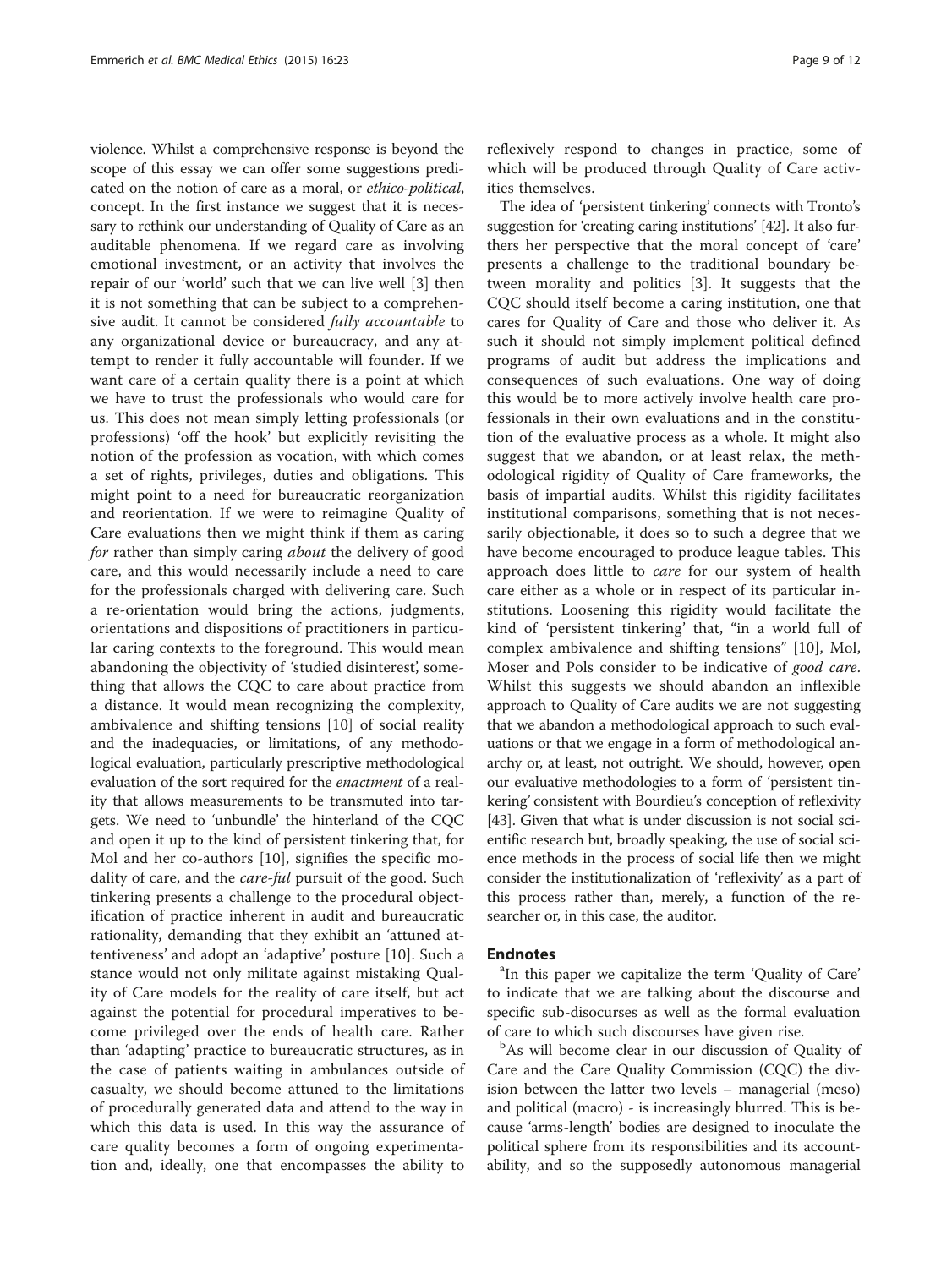domain becomes politicized by the intrusion of these same bodies [\[29](#page-11-0)]. This fact is borne out by the 'political' nature of Quality of Care discourses (see below discussion below).

 $C$ See Mol [[1\]](#page-10-0) on the notion of 'cure' as 'care.'

<sup>d</sup>The metaphor of accounting, and the way it shapes of 'accountability' [[33](#page-11-0)] is a vital part of our contemporary audit culture and the rhetoric that maintains it [\[34\]](#page-11-0). Indeed Strathern sees it as fundamental, suggesting that "accountancy [has] become linked to a more general idea of accountability, and with it an expansion of the domain of auditing" [[44](#page-11-0)]. Furthermore the preference for accountability over responsibility was, Kafka [\[26\]](#page-11-0) suggests, central to the creation of 'paperwork' and bureaucracy as the organizational form of the modern nation state.

There are, of course, plenty of other definitions and discussions of care to be found in the literature on feminist ethics. Held, for example, considers it to be "both a practice, or cluster of practices, and a value, or cluster of values" and distinguishes this from the characteristics (dispositions) of caring persons [[45](#page-11-0)]. Furthermore, such conceptual diversity should be seen as a strength of feminist ethics, a mode of thought that perceives the value in being a collective and dialectical endeavor [\[46](#page-11-0)]. This whilst this essay adopts Tronto's perspective on 'care' we do not seek to be dogmatic in our attachment to it. We thank Professor Johnathan Herring for his comments regarding alternative models of care.

fOf course, in practice, the existence of such motivation will vary and may be more or less inchoate. It might also be subject to erosion.

<sup>g</sup>Much of Menzies Lyth's other work is also highly relevant. In particular see Volume 1 of her Selected Essays, 'Containing Anxiety in Institutions' [\[47\]](#page-11-0). Also see Jocelyn Cornwall's conference presentation 'Words, deeds and structures: patients' experience and human factors in health care delivery and policy' ([http://www.cumberlandlodge.ac.uk/](http://www.cumberlandlodge.ac.uk/Programme/Recent%20events/Quality%20in%20Healthcare) [Programme/Recent%20events/Quality%20in%20Healthcare](http://www.cumberlandlodge.ac.uk/Programme/Recent%20events/Quality%20in%20Healthcare)). The paper was delivered to the 2013 Cumberland Lodge Colloquium 'The Many Meanings of Care' co-organized by the authors of this paper, further information and resources are available from the legacy site: [http://www.](http://www.cumberlandlodge.ac.uk/Resources/CumberlandLodge2011/Documents/Programme/Reports/Quality%20in%20Healthcare%20report.pdf) [cumberlandlodge.ac.uk/Resources/CumberlandLodge2011/](http://www.cumberlandlodge.ac.uk/Resources/CumberlandLodge2011/Documents/Programme/Reports/Quality%20in%20Healthcare%20report.pdf) [Documents/Programme/Reports/Quality%20in%20Healthcare](http://www.cumberlandlodge.ac.uk/Resources/CumberlandLodge2011/Documents/Programme/Reports/Quality%20in%20Healthcare%20report.pdf) [%20report.pdf.](http://www.cumberlandlodge.ac.uk/Resources/CumberlandLodge2011/Documents/Programme/Reports/Quality%20in%20Healthcare%20report.pdf)

h In her discussion of what she means by 'logic' Mol draws on the notion of a discourse within which "words, materialities and practices hang together in a specific, historically and culturally situated way" [\[1](#page-10-0)]. Her analytic use of the term is an attempt to get at the "rationality, or rather the rationale, of the practices" [[1\]](#page-10-0) at hand, namely health care. Below we turn this idea - of the embedded logic of a practice - on the practices bureaucracy, management and governance.

<sup>i</sup>To say that error and even neglect are an ineliminable part of everyday life and, therefore, of health care does not to invite us to adopt a fatalist approach to their existence or, worse, particular instances of their existence. Rather it is to acknowledge the ideal notion of care operative in this context and the problem with thinking it is always and everywhere achievable. Such a view would not only be an act of individual and collective hubris but to misunderstand the nature of the concept being put forward and the complexity of (human) being. Thinking that neglect and error are fully eliminable is akin to thinking that no hospital can (or should) perform at a 'below average' level.

<sup>j</sup>As discussed further below the particular formation is that of 'New Public Management' [\[16\]](#page-11-0).

k Our use of the term appeals to its original sense, as something intimately associated with the administration of government and what, in the UK, is called the Civil Service, see du Gay [\[48](#page-11-0)] and Kafka [\[26](#page-11-0)].

<sup>1</sup>As a reviewer of this article points out it is interesting that the CQC is focused on procedures rather than outcomes. In part this is because healthcare has managed to resist the imposition of 'league-tables', something that can be contrasts with similar quality assurance projects in other domains such as education. This is likely due to the greater institutional and political power of health care and, specifically, the medical professional to resist the external imposition of evaluative assessments as compared to that found within education and wielded by teachers and academics. Thus, a focus on outcomes cannot be positioned as an alternative mode of measurement or evaluation as they remain determined by bureaucratic and procedural means. Furthermore, it is unclear if, or for how long, this state of affairs will continue. Given current developments it is likely that, in one shape or another, health care will be subject to outcome evaluations. We thank Professor Søren Holm for pushing us to make this point clear.<br><sup>m</sup>It is worth drawing the readers' attention to Strathern's

essay 'The Tyranny of Transparency' [\[49\]](#page-11-0). Here she builds on Tsoukas and considers audit as a process of 'making thing visible' and what such visibility might conceal.

<sup>n</sup>Consider the 2008 report on the fact that some patients were being kept in ambulances as Accident and Emergency waiting times, something subject to evaluation, only began once patients exited ambulances and entered hospitals [\[18,19](#page-11-0)].

As Kafka points out that the creation of Bureaucracy as a form of government has its roots in the French Revolution and was, literally, the invention of a new form of rule not "by the many [democracy], the few [aristocracy], and the one [monarchy] but ... by a piece of office furniture" [[26\]](#page-11-0).

The term socio-analysis can be considered a "collective counterpart to psycho-analysis … [that] can help us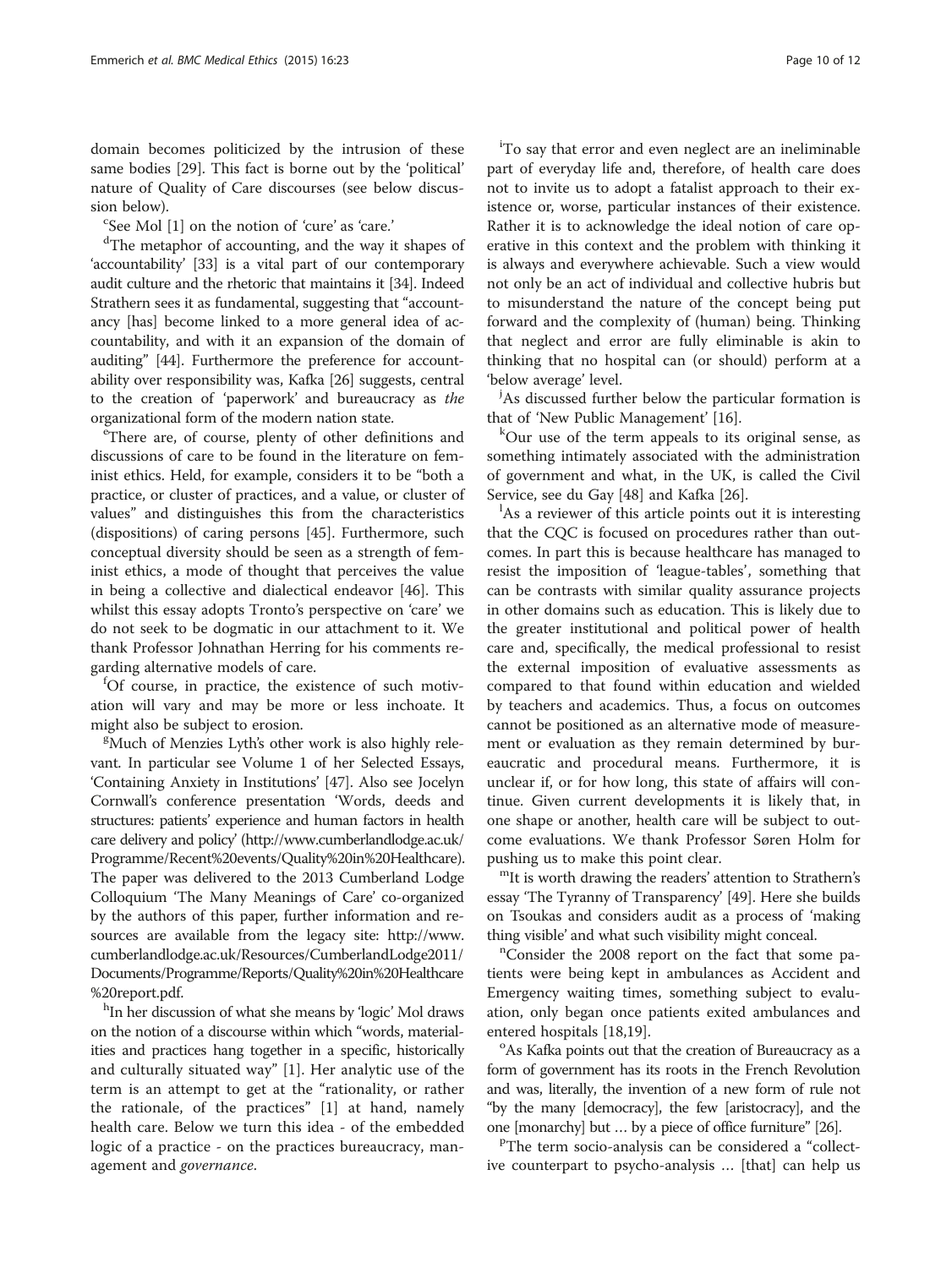<span id="page-10-0"></span>unearth the social unconscious embedded into institutions", [[50](#page-11-0)] cultures and societies. It is often used by Bourdieu and indicates the potential his conception of sociologically reflexive critique has for resistance and emancipation. Socio-analysis introduces an ethico-political dimension to the social sciences, to sociology and to sociological critique  $[51]$  $[51]$  $[51]$ .

<sup>q</sup>In what follows we diverge from the Bourdieuan orthodoxy, which suggests symbolic violence, and not just symbolic power, can be both legitimate and illegitimate. Bourdieu develops his notion of symbolic power through an analogy with physical violence [[50\]](#page-11-0). In particular he focuses on the way the state seeks to monopolize the exercise of physical violence. We demur from his analysis and suggest that the state seeks to monopolize the use of legitimate physical force. However, at least in part, it does so through legally, which is to say symbolically, defining what is and is not legitimate physical force. Thus the point at which legitimate force becomes illegitimate violence is determined by the symbolic power invested in the state. What counts as legitimate and illegitimate is determined by reference to the symbolic structures of society and, therefore, through the exercise of symbolic power and, implicitly or potentially, violence. Thus, as Bourdieu suggests, the problem of symbolic violence is at its most insidious when it is misrecognized as legitimate.

The 'world-making' properties of symbolic capital and power is an essential facet of its potential for both vio-lence and emancipation [\[52,53\]](#page-11-0).

Bourdieu also connect the problems of bureaucracy to those of the social science suggesting that "All the issues raised about bureaucracy, such as those of neutrality and disinterestedness, are posed also about sociology itself – only at a higher degree of difficulty"  $[37]$  $[37]$ .

Bourdieu contrasts the terms indifference and disinterest. The latter is actually a particular kind of interest. As such it can be part of what Bourdieu calls a field's illusio and, therefore, a strategy for success. Consider, for example the disinterest of the scientist and the way this is a form of interest rather than indifference. In what follows we refer to disinterest as a kind of 'studied and practiced indifference.' However this contrasts with true indifference which is to be understood as a lack of dis/interest. Thus when Strathern, Herzfeld and Shore (see below) use the term *indifference* they do so in accordance with Bourdieu's disinterest. This point resolves the problem being raised, as Bourdieu's conception of disinterest is a form, mode or style of interest invested with a particular sort of symbolic capital. Such capital is central to the social and symbolic power of bureaucracies, audits and, for that matter science, including social science  $([37], \text{cf. } [54])$  $([37], \text{cf. } [54])$  $([37], \text{cf. } [54])$  $([37], \text{cf. } [54])$  $([37], \text{cf. } [54])$ .

<sup>u</sup>The fact that the CQC had many of its pronouncements undermined in late 2009 when they were seen to conflict with The Good Hospital Guide, a publication produced by academics working on behalf of a private Company (Dr Foster Intelligence), can be seen as confirmation of this point: social reality is not simply a matter of fact but of power and having the symbolic capital to prevail. As Bourdieu says, "[s]ymbolic power is the power of creating things with words" [\[53\]](#page-11-0). In this case the word of 'Dr Foster' and the Good Hospital Guide outweighed those of the CQC. See Taylor [\[55](#page-11-0)] for an account of this conflict. We would also note that the fact this controversy resulted in a conflict between two different auditors acts to insulate the political sphere from its responsibilities.

Significantly, the point originates in an analysis of monetary policy where it is know as Goodhart's Law [[56\]](#page-11-0).<br>WOf course, whilst little reminder is needed, it is clear

that this development has not been entirely successful.

#### Competing interests

The authors declare that they have no competing interests.

#### Authors' contribution

NE drafted and revised the paper. Through out this process DS made significant intellectual contributions whilst JM, SP and SQ provided critical comments at all stages. All authors read and approved the final manuscript.

#### Acknowledgements

The authors would like to thank Cumberland Lodge for supporting our Colloquium 'The Many Meanings of Care' as well as those that took part in the discussions. This event was instrumental in the development of our ideas.

#### Author details

<sup>1</sup>School of Politics, International Studies and Philosophy, Queen's University Belfast, Belfast, UK. <sup>2</sup>Barts and The London School of Medicine and Dentistry Queen Mary, University of London, London, UK. <sup>3</sup>The King's Fund, London UK. <sup>4</sup>Research Department of Primary Care and Population Health, UCL Medical School, London, UK. <sup>5</sup>University of Cambridge, School of Clinical Medicine, Cambridge, UK.

### Received: 27 August 2014 Accepted: 16 February 2015 Published online: 08 May 2015

#### References

- 1. Mol A. The Logic of Care: Health and the Problem of Patient Choice. UK: Routledge; 2008.
- 2. Swinglehurst D, Emmerich N, Maybin J, Park S, Quilligan S. Rethinking "quality" in health care. J Health Serv Res Policy 2014;19(2):65–66.
- 3. Tronto JC. Moral Boundaries: A Political Argument for an Ethic of Care. New York: Routledge; 2009.
- 4. Fisher B, Tronto J. Toward a feminist theory of caring. In: Abel EK, Nelson MK, (Eds). Circles of Care: Work and Identity in Women's Lives. Albany: State University of New York Press. 1990:35–62.
- 5. Freidson E. Professionalism, the Third Logic: On the Practice of Knowledge. USA: University of Chicago Press; 2001.
- 6. Macdonald KM. The Sociology of the Professions. London: Sage; 1995.
- 7. Francis R. Report of the Mid Staffordshire NHS Foundation Trust Public Inquiry: Executive Summary. Volume 947. London UK: The Stationery Office; 2013.
- 8. Lyth IM. Social systems as a defense against anxiety: An empirical study of the nursing service of a general hospital. Hum Relat. 1960;13:95–121.
- 9. Bourdieu P. The Logic of Practice. Cambridge: UK: Polity Press; 1992.
- 10. Mol A, Moser I, Pols J. Care in Practice: On Tinkering in Clinics, Homes and Farms. Transcript Verlag; 2010. [http://www.transcript-verlag.de/978-3-8376-](http://www.transcript-verlag.de/978-3-8376-1447-3/care-in-practice?c=812) [1447-3/care-in-practice?c=812](http://www.transcript-verlag.de/978-3-8376-1447-3/care-in-practice?c=812).